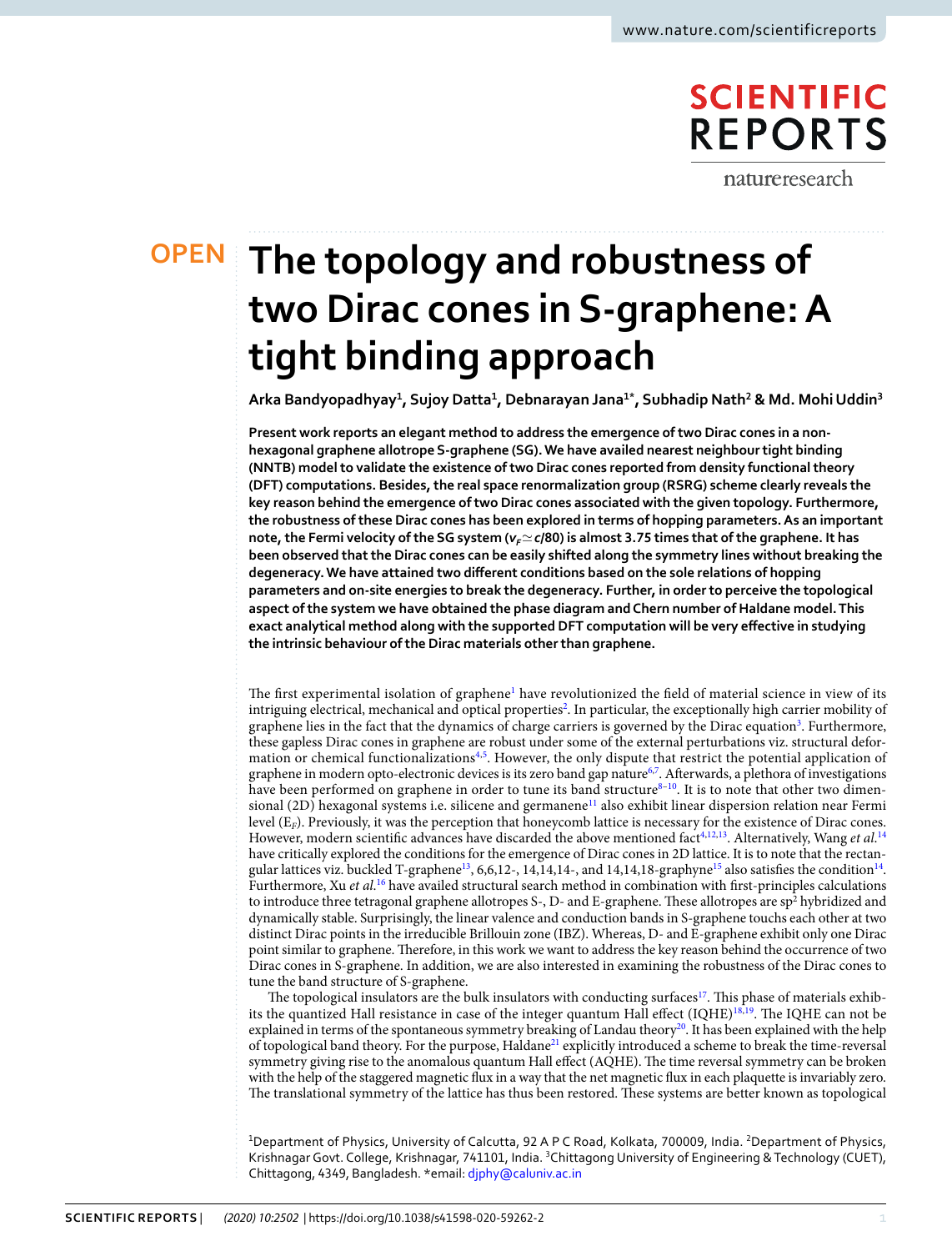

<span id="page-1-0"></span>**Figure 1.** The lattice with hexagonal chains connected by tetragonal rings. The unit cell is indicated with dotted line.

Chern insulators. It is to note that the Chern insulators exhibit non-zero Hall conductance in the absence of any global magnetic flux<sup>[21](#page-9-19),[22](#page-9-20)</sup>. The topological phase transition connecting two regimes with a distinct Chern numbers (0 to  $\pm$ 1). The Chern number is a topological index that reveal the information about the phase evolution of wavefunctions around the Brillouin zone (BZ) torus. Moreover, remarkable experimental advances in the field of ultracold atoms<sup>[23–](#page-9-21)[26](#page-9-22)</sup> and photonic systems<sup>[27](#page-9-23)[–30](#page-9-24)</sup> have successfully evinced the realization of non-trivial topological phases. One of the key advantages of Haldane model is certainly the experimental accessibility of its phase dia-gram in case of the non-interacting ultracold systems<sup>[25](#page-9-25)</sup>. Besides, the lattice dynamics can be efficiently attainable via manipulating any single site<sup>[31](#page-9-26)</sup>. Furthermore, an extended version of Haldane model<sup>[32](#page-9-27)</sup> exhibits that the long range interaction generates additional satellite Dirac points. These Dirac points play a crucial role in explaining the sudden quenching dynamics of the model. The nonequilibrium dynamics of the edge current of the semiopen Haldane model has also been reported<sup>[33](#page-9-28)</sup>. Moreover, these symmetry protected edge states are extremely impor-tant in the study of the superconductors with Majorana Fermions<sup>[34](#page-9-29)</sup>, spin Hall insulators<sup>[35](#page-9-30)[–37](#page-10-0)</sup>, three dimensional topological insulators<sup>[38](#page-10-1)</sup> etc. The paper is organized as follows. In the next section (section-II) we have discussed the exact RSRG scheme on S-Graphene like tetragonal lattice. In section-III we have described an analytical description on the emergence of two Dirac cones in the IBZ of the S-graphene. In the subsequent section-IV the robustness of the Dirac cones has been well explored. In addition, we have proposed a method in section-V to obtain the Haldane lattice of S-graphene for describing its topological phase with non-zero Chern number. Finally, the conclusion has been drawn at the end of this paper.

#### **The RSRG scheme**

Our primary aim is to address the emergence of two Dirac cones and their robustness associated with the lattice shown in Fig. [1](#page-1-0) keeping the topology intact. This type of lattice has been included in the carbon family by Xu et al.<sup>[16](#page-9-14)</sup> as a stable allotrope of graphene called S-graphene. The tetragonal unit cell of S-graphene is defined by the lattice vectors  $\vec{a} = a\hat{i}$  and  $\vec{b} = b\hat{j}$ . In this paper we have extensively used the real space renormalization group (RSRG) scheme[39–](#page-10-2)[42](#page-10-3) to compute the dispersion (E-k) relation associated with the system through tight binding Hamiltonian. In particular, we have decimated out the preferred subset of atomic sites of the original lattice to achieve a scaled version of it. The scaled lattice, however, carries all the information of the original lattice. We can perform the process several times without losing any generality. The RSRG process has been initiated by evaluating the set of difference equations for the original lattice using Eq. [1](#page-1-1) given below.

$$
(E - \varepsilon)\psi_i = \sum_j t_{ij}\psi_j \tag{1}
$$

<span id="page-1-1"></span>Here,  $\varepsilon$ ,  $\psi_i$  and  $t_{ij}$  denote the uniform on-site potential, amplitude of the wave function at i-th site and the hopping matrix element between the i-th and the j-th sites. The electron's hopping is restricted between nearest neighbour (NN) only. It is clear from Fig.  $2(a)$  that we can chose five different hopping parameters of the original lattice keeping the topology intact. Therefore, the difference equations for the section of the original lattice depicted in Fig.  $2(a)$  are given below.

$$
(E - \varepsilon)\psi_b = t\psi_a + t_1\psi_c + t_2\psi_g,
$$
  
\n
$$
(E - \varepsilon)\psi_c = t\psi_a + t_1\psi_b + t_2\psi_h,
$$
  
\n
$$
(E - \varepsilon)\psi_e = t\psi_a + t_1\psi_f + t_2\psi_h,
$$
  
\n
$$
(E - \varepsilon)\psi_f = t\psi_a + t_1\psi_e + t_2\psi_g,
$$
  
\n
$$
(E - \varepsilon)\psi_g = t_2\psi_b + t_2\psi_f + t_4\psi_h,
$$
  
\n
$$
(E - \varepsilon)\psi_h = t_2\psi_c + t_2\psi_e + t_4\psi_g.
$$
 (2)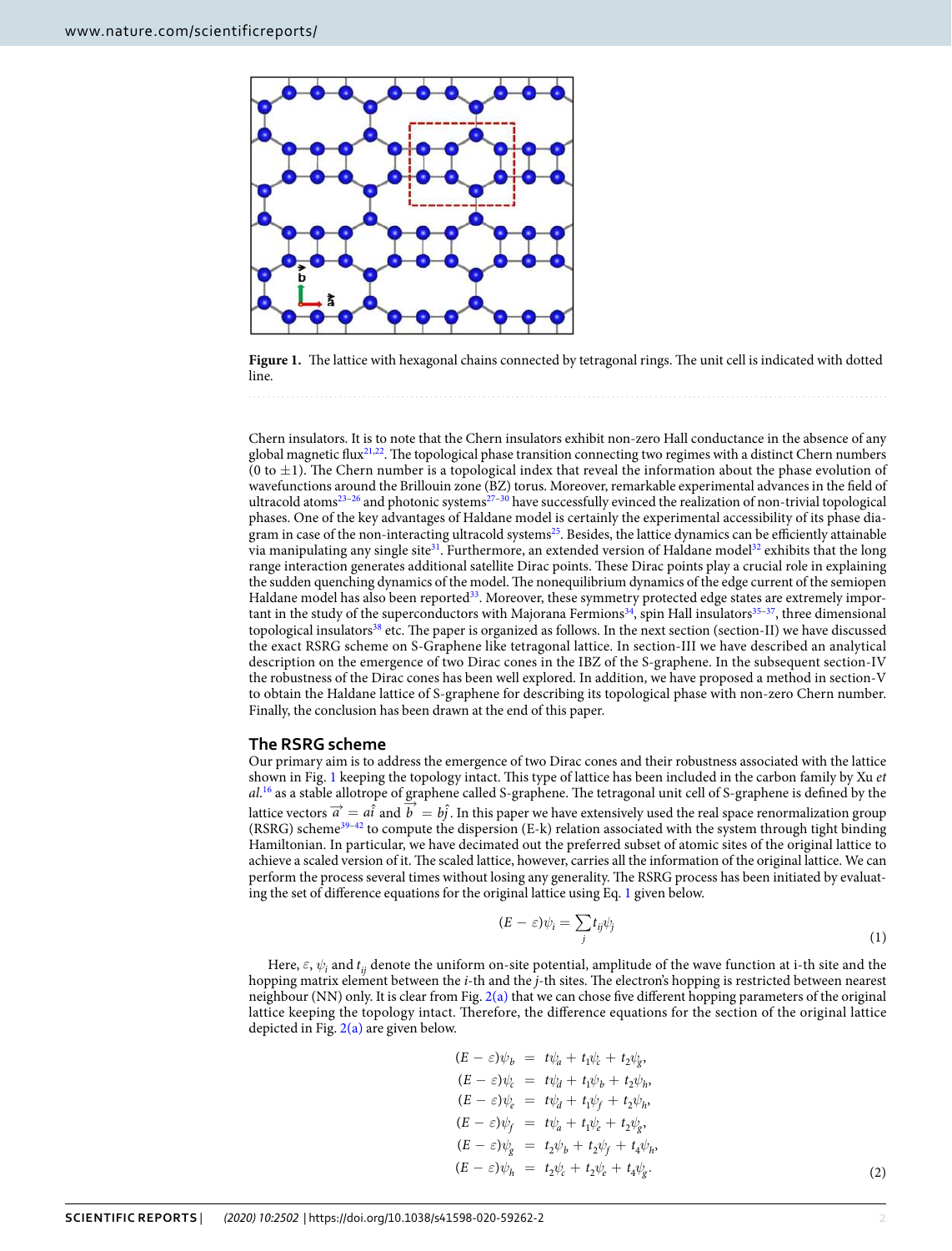

<span id="page-2-0"></span>**Figure 2.** (**a**) The section of the original lattice chosen for the first RSRG process. The red shaded atoms have been chosen for the decimation process. The periodicity of the lattice has been considered while assigning names to the sites. (**b**) The new scaled lattice with different hopping terms after first RSRG step.

Now, we want to decimate the red shaded atoms shown in Fig.  $2(a)$ . For that purpose we have adopted two elegant and legitimate approximations described as follows. First we argue that, since we are solely interested in the formation of Dirac cones near the Fermi energy ( $E_F = \varepsilon$ ) we can substitute  $E \approx \varepsilon$ . Thereafter, we have chosen a hopping relation  $t_2^2 = t_1 t_4$  that decouples the whole structure into two identical and non-interacting systems. The above relation is also valid for the uniform hopping parameter of the complete system. With these set of approximations we can substitute the following values to perform the decimation process.

$$
\psi_{g} = -\frac{t_{2}}{t_{4}}\psi_{c} - \frac{t_{2}}{t_{4}}\psi_{e}, \n\psi_{h} = -\frac{t_{2}}{t_{4}}\psi_{b} - \frac{t_{2}}{t_{4}}\psi_{f}.
$$
\n(3)

As a consequence, we are left with a new scaled lattice, depicted in Fig. [2\(b\)](#page-2-0) with the new renormalized hopping parameter  $t' = -t_2^2/t_4 = -t_1$ . The effect of the first RSRG step on the original lattice has been schematically shown Fig. [3](#page-3-0) for better understanding. It is clear from the Fig. [3](#page-3-0) that the new scaled lattice consists of only 6 atoms in the unit cell despite 8 atoms in the original system. Hence, the RSRG process reduces the degree of difficulty in obtaining the band dispersion near  $E_F$ . In a similar vein, we have repeated the RSRG scheme for the output lattice of the first RSRG process in a more rigorous manner. In accord with the first RSRG scheme, we have chosen another section as shown in Fig.  $4(a)$  to initiate the RSRG scheme once again. The red shaded atomic sites have further been decimated using the following difference equations

$$
(E - \varepsilon)\psi_a = t_3\psi_a + t\psi_b + t\psi_f,
$$
  
\n
$$
(E - \varepsilon)\psi_b = t\psi_a + t'\psi_e,
$$
  
\n
$$
(E - \varepsilon)\psi_d = t_3\psi_a + t\psi_e + t\psi_c,
$$
  
\n
$$
(E - \varepsilon)\psi_e = t\psi_a + t'\psi_b.
$$
\n(4)

As an example, we have decimated the atomic sites b and e using the following relations

$$
\psi_b = -\frac{t}{t'} \psi_d = \frac{t}{t_1} \psi_d,
$$
  

$$
\psi_e = -\frac{t}{t'} \psi_a = \frac{t}{t_1} \psi_a.
$$
 (5)

We can use similar relations for c and f site also for the corresponding decimation and the renormalized lattice is depicted in Fig. [4\(b\)](#page-3-1). Moreover, the decimation process essentially turns the system into a structure topologically equivalent to two interpenetrating identical and non-interacting graphene like hexagonal sheets as depicted in Fig. [5.](#page-4-0) In the above mentioned Fig. [5](#page-4-0) the new allowed hopping parameters are marked by green and red lines although their values ( $t'' = t^2/t_1$ ) are identical.

#### **Emergence of two Dirac points**

It is evident that the unit cell of the renormalized lattice consists of two atoms and there are only two types of hopping parameters  $t_3$  and  $t''$  present in the system. Such a two-band structure can generically be treated as a two-level system that corresponds to a two-dimensional Hilbert space ( $H_k \simeq \mathbb{C}^2$ ) at each point  $\vec{q}(q_x, q_y)$  of the Brillouin torus<sup>[2](#page-9-1)</sup>. The components of the momentum vector  $\vec{q}$  can be defined as  $q_x = 2\pi k_x/a$  and  $q_y = 2\pi k_y/b$ . Where,  $0\leq k_{\rm x}\leq 0.5$  and  $0\leq k_{\rm y}\leq 0.5$  are two dimensionless quantities. Besides, the Hamiltonian of this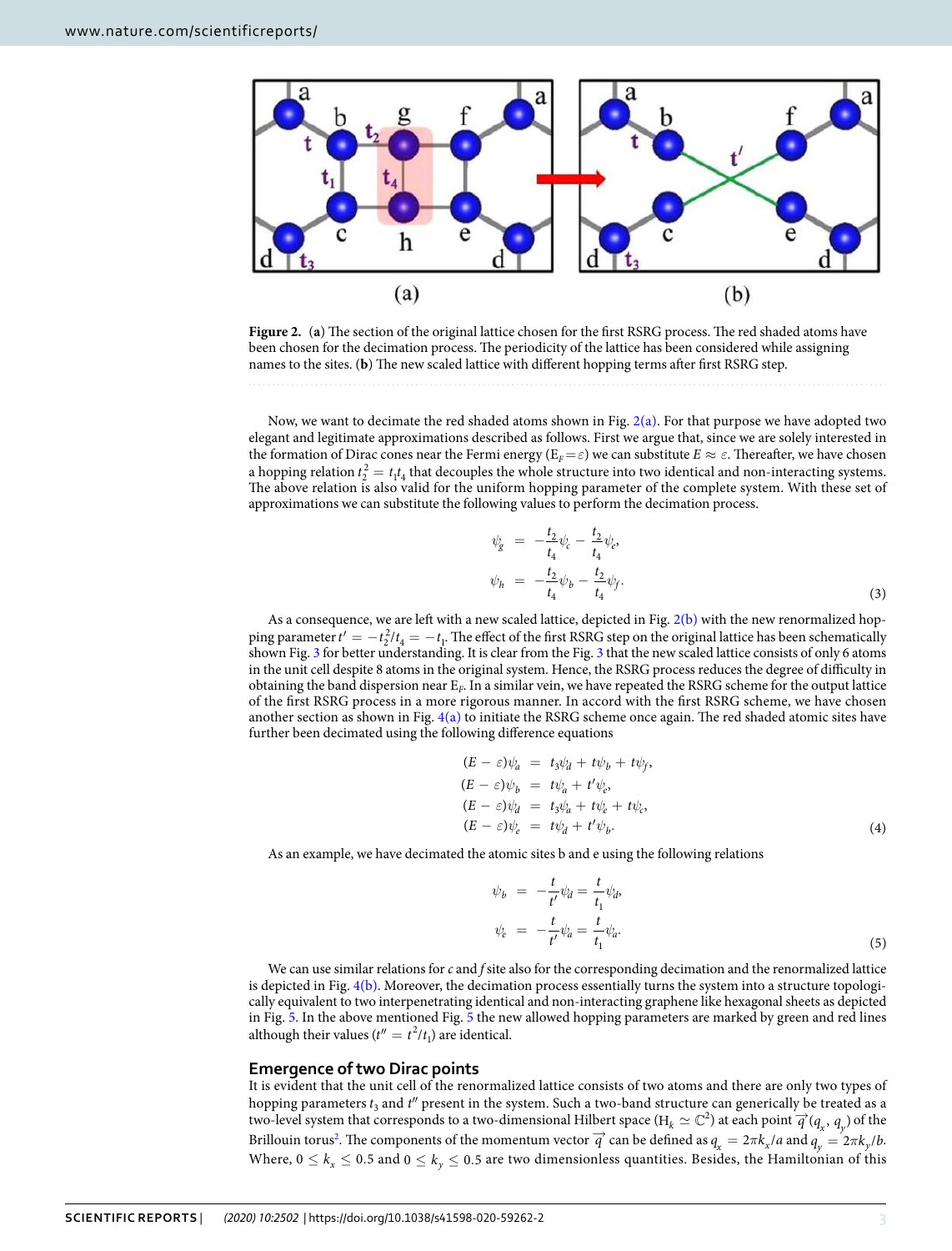

<span id="page-3-0"></span>**Figure 3.** The effect of the first RSRG process on the original lattice. The decimated atoms of the initial lattice are marked with shaded red. New allowed hopping parameters are marked with green colour. The unit cells have been marked with a box.



<span id="page-3-1"></span>**Figure 4.** (**a**) The section of the first rescaled lattice chosen for the second RSRG process. The red shaded atoms have been chosen for the decimation process. (**b**) The new scaled lattice with different hopping terms after first RSRG step.

two-level system is a  $2 \times 2$  Hermitian matrix. Therefore, the Hamiltonian can be rewritten on the basis of Pauli matrices as follows

$$
H(k) = h^{\mu}(k)\sigma_{\mu} = h_0(k)\sigma_0 + \overrightarrow{h}(k) \cdot \overrightarrow{\sigma}.
$$
 (6)

<span id="page-3-3"></span>Here,  $\sigma_0$  is simply the 2  $\times$  2 identity matrix. The energy levels of the two-level system will thus be described as follow

$$
E_{\pm} = h_0(k) \pm h(k). \tag{7}
$$

<span id="page-3-2"></span>where  $h(k)$  has the following expression

$$
h(k) = \left| \left| \overrightarrow{h}(k) \right| \right| = \sqrt{\overrightarrow{h}(k) \cdot \overrightarrow{h}(k)} = \sqrt{h_x(k)^2 + h_y(k)^2 + h_z(k)^2}.
$$
 (8)

It is worth mentioning that the only role of the term  $h_0$  is to equally shift the energy values of both the bands. Therefore, it is insignificant in determining the band dispersion relation. As a consequence we can straight away substitute  $h_0 = 0$  in above Eq. [7.](#page-3-2)

In case of the completely renormalized two-level lattice given in Fig. [5](#page-4-0) we have obtained the following values of the h parameter

$$
h_x = 2t''\cos(2\pi k_x) + t_3\cos(2\pi k_y), \quad h_y = -t_3\sin(2\pi k_y), \quad h_z = 0. \tag{9}
$$

Therefore, we can write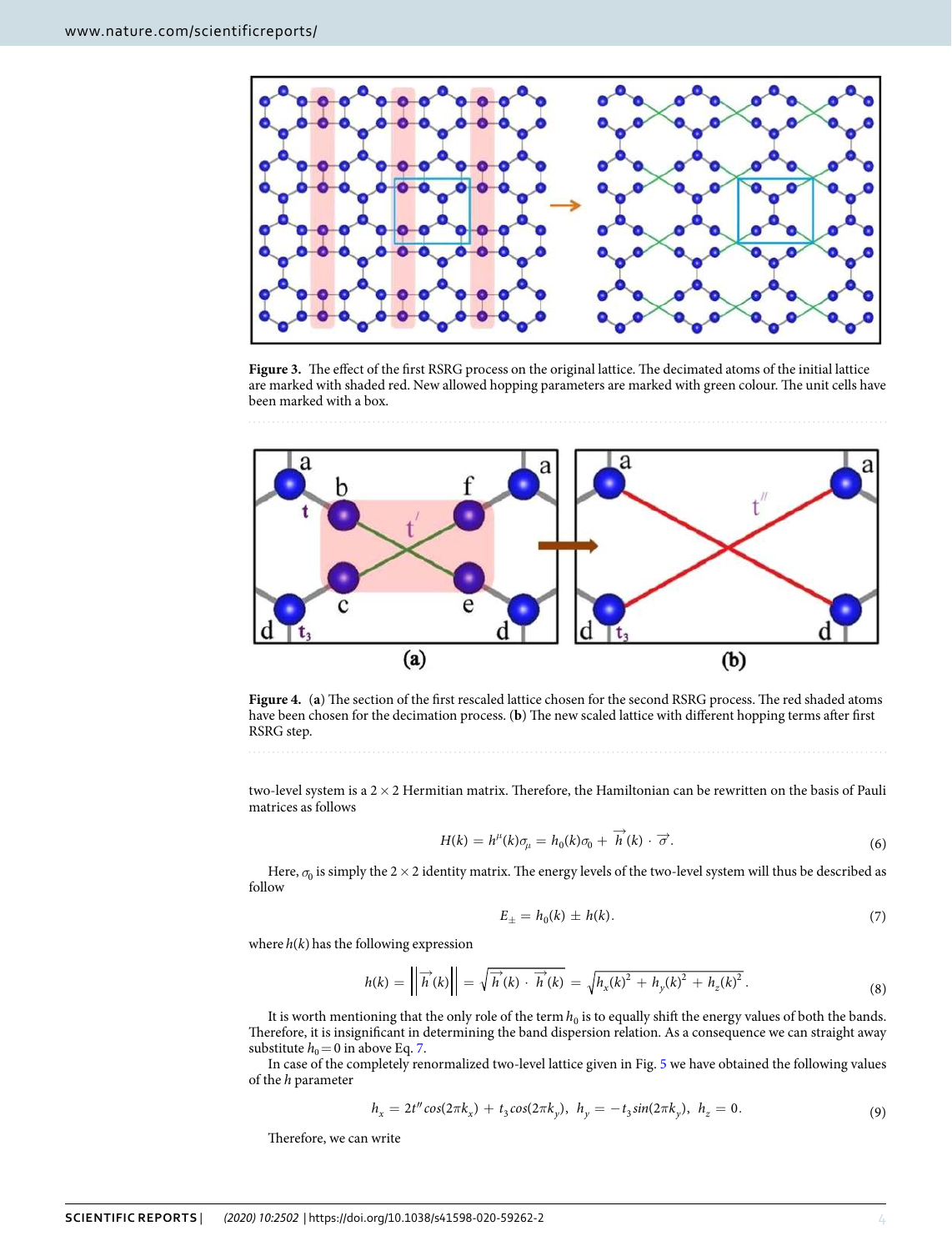

<span id="page-4-0"></span>**Figure 5.** The effect of the second RSRG process on the lattice obtained after first RSRG process. The decimated atoms of the initial lattice are marked with shaded red. The final lattice is basically two interpenetrating graphene like hexagonal systems. New allowed hoppings are marked by different colours (red and green) for two distinct hexagonal rings. The unit cells have been marked with a box.

<span id="page-4-1"></span>

| <b>BZ</b> path         | constraint    | Dirac cone | <b>E-k</b> relation                                         |
|------------------------|---------------|------------|-------------------------------------------------------------|
| $\Gamma \rightarrow X$ | $k_v = 0$     | yes        | $\pm \tau [1 + 2 \cos(2 \pi k_x)]$                          |
| $X \rightarrow M$      | $k_{r} = 0.5$ | no         | $\pm \tau$ <sub>1</sub> /5 + 4 cos(2 $\pi k$ <sub>v</sub> ) |
| $M \rightarrow Y$      | $k_v = 0.5$   | yes        | $\pm \tau [-1 + 2 cos(2 \pi k_{r})]$                        |
| $Y \rightarrow \Gamma$ | $k_{r} = 0$   | no         | $\pm \tau$ <sub>1</sub> 5 - 4 cos(2 $\pi k$ <sub>v</sub> )  |

**Table 1.** Detailed description of the dispersion relations along different symmetry paths.

$$
E_{\pm} = \pm h(k) = \pm \sqrt{t_3^2 + 4t''^2 \cos^2(2\pi k_x) + 4t_3t'' \cos(2\pi k_x) \cos(2\pi k_y)}.
$$
\n(10)

<span id="page-4-2"></span>We now start with the most trivial case, i.e. all the hopping parameters of the original lattice are uniform say, *τ*. As a consequence, two hopping parameters of the renormalized lattice  $(t_3 = \tau$  and  $t'' = t^2/t_1 = \tau^2/\tau = \tau$ ) have the same value similar to the original lattice. Therefore, the dispersion relation has the form

$$
E_{\pm} = \pm \tau \sqrt{1 + 4\cos^2(2\pi k_x) + 4\cos(2\pi k_x)\cos(2\pi k_y)}\,. \tag{11}
$$

Moreover, we have plotted the dispersion relation to realize the E-k spectra over the entire tetragonal BZ. As already anticipated we have observed the occurrence of two distinct Dirac cones 'A' and 'B' at specific k-points lying between  $\Gamma$  (0.0, 0.0)  $\rightarrow$  X (0.5, 0.0) and M (0.5, 0.5)  $\rightarrow$  Y (0.0, 0.5) respectively. Therefore, it is obvious that near the first Dirac point 'A',  $k_y$  is invariably zero. Whereas,  $k_y$  has a constant value 0.5 near the second Dirac point 'B'. The dispersion relations between different symmetry points has been described in Table [1](#page-4-1).

It is worthy to note that the dispersion relations are symmetric about  $E_F$ . This is a signature of particle hole symmetry in the system. Since, we have only considered the NN hoppings in a two-level system, this symmetry is well expected<sup>[17](#page-9-15)</sup>. A pictorial representation of all the dispersion relations has been provided in Fig. [6](#page-5-0). The positions of these Dirac points have been determined from the relation  $h(k) = 0$ . It turns out that the first Dirac point is at A (1/3, 0) and the second Dirac point is at B (1/6, 1/2). We have then calculated the Fermi velocity ( $v_F$ ) by expanding the dispersion equations in Taylor series near Dirac points. Neglecting the quadratic and higher order terms of the series we can compare the result with  $E_{\pm} = \pm \hbar v_{F} q_{x}$ . In the above expression  $q_{x} = 2\pi k_{x}/a$  where,  $a = 5.30$ is the lattice constant in angstrom along x direction. We have considered all the bond lengths hence, the hopping parameters are equivalent to that of graphene<sup>[2](#page-9-1)</sup>,  $\tau = 2.7$  eV. Therefore, the carriers near both the Dirac points possess same Fermi velocity  $v_F = \pm \sqrt{3} a \tau/\hbar = 3.7 \times 10^6 \text{ m/s} \approx \text{c/80}$ . It is to note that the Fermi velocity of graphene<sup>[2](#page-9-1),[43](#page-10-4)</sup> has previously been reported to be  $\approx 1 \times 10^6 \approx c/300$ . The results suggest that the Fermi velocity of the S-graphene network is significantly ( $\approx$ 3.75 times) large compared to that of graphene.

In order to support the band structure obtained analytically, we have performed the density functional theory (DFT) computation with the help of SIESTA package<sup>[44](#page-10-5)</sup>. During the computation, the Perdew-Burke-Ernzerhof (PBE) parameters are employed to treat the exchange-correlation part of density functional. Besides, the generalized gradient approximation (GGA) with double  $\zeta$  plus polarized basis sets has been chosen with  $32 \times 32 \times 1$ Monkhorst-Pack. The band structure of the self consistent ground state of S-graphene computed from DFT also exhibits two Dirac cones in the band structure as described in Fig. [6\(b\)](#page-5-0). It is to note that, while achieving the self-consistent ground state of S-graphene we have not imposed any symmetry restriction. As a result, the bond lengths and the corresponding hopping parameters of the system become non-uniform. However, the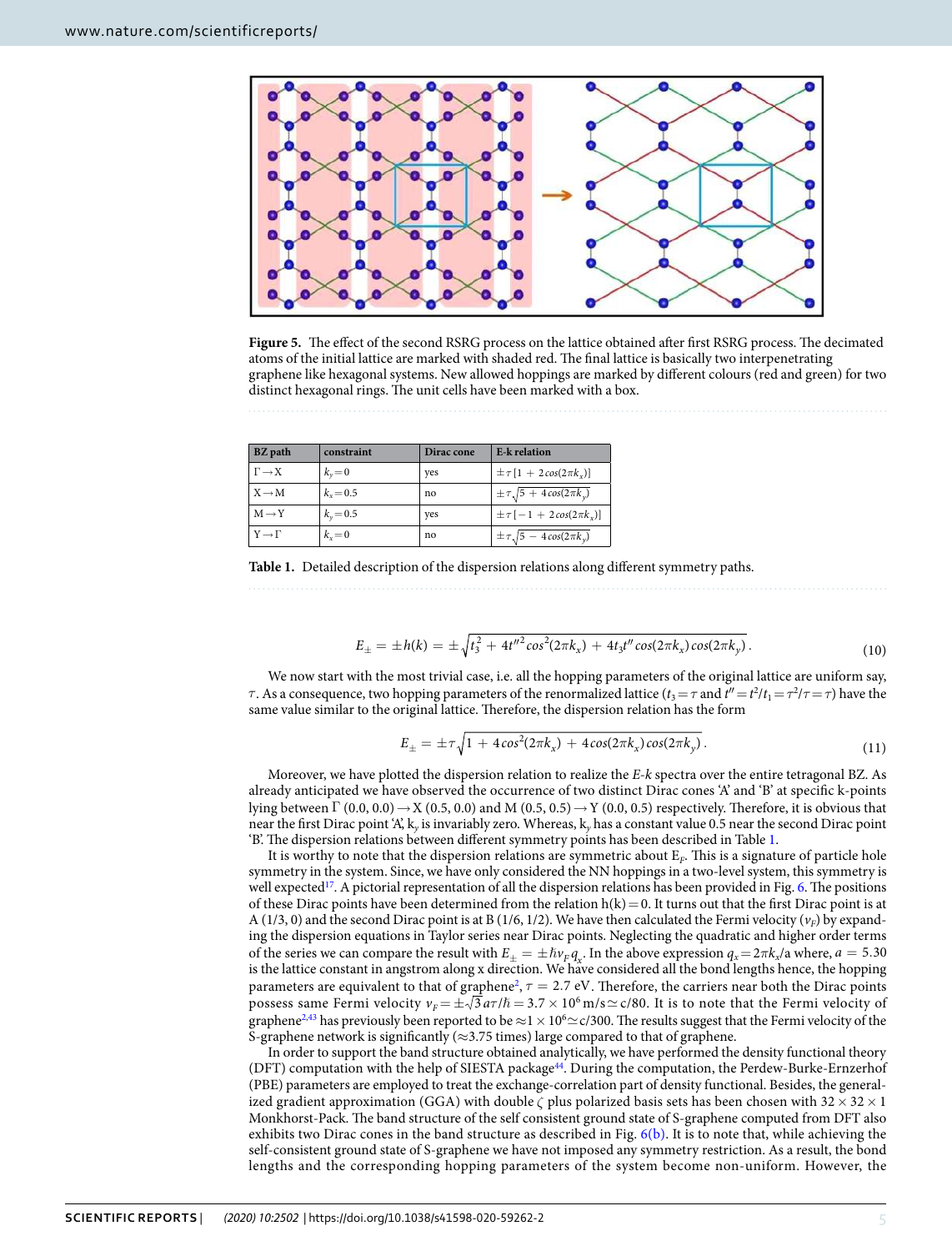

<span id="page-5-0"></span>**Figure 6.** (**a**) Occurrence of two Dirac cones for the analytically renormalized S-graphene lattice with uniform hopping parameter  $\tau = 1$ . Where, the valence and conduction bands are represented by blue and red lines respectively. (**b**) The band structure of S-graphene computated from DFT. Fermi energy is set to zero reference level.

degeneracies at the Dirac points are still protected. Essentially, we have proceeded to examine the robustness of Dirac points to the different values of the hopping parameters.

#### **Robustness of the Dirac Cones**

Now, we want to deal with the more generic case i.e. the hopping parameters of the renormalized lattice  $t_3$  and  $t''$ are distinct. In this case, the dispersion relation is given by Eq. [10](#page-4-2). We aim to attain the relation between  $t_3$  and  $t''$ that allows the band gap opening in the S-graphene system. In this context, we would like to define a dimensionless parameter *r* that satisfies the relation  $r = t''/t_3 = t^2/t_1t_3$ . It is evident from Eq. [10](#page-4-2) that the robustness of the Dirac point 'A' is protected by the relation  $t_3[1 + 2r \cos(2\pi k_x)] = 0$ . This essentially gives us the condition  $r = -sec(2\pi k_x)/2$ . On the other hand, the robustness of the Dirac point 'B' is protected by the condition  $r = \sec(2\pi k_x)/2$ . There is an inherent constraint  $r > 0$  applied in the above two conditions. Therefore,  $r = 1/2$  is the lower limit for the survival of the Dirac cones. In other words,  $t_1t_3 > 2t^2$  essentially removes the degeneracy and opens a gap in the system. It is evident that the relation  $t_2^2 = t_1 t_4$  that decouples the system into two non-interacting distinct parts, forbids us to tune the Dirac cone individually. In brief, the simultaneous implementation of the conditions  $t_2^2 = t_1 t_4$  and  $t_1 t_3 > 2t^2$  induces band gap even in the presence of inversion symmetry.

Next, we are interested to investigate the robustness of the individual Dirac cone. The underlying objective is obviously to discard the relation  $t_2^2 = t_1 t_4$ . We have availed the NN tight-binding (NNTB) model for the  $p_z$  orbital owing to the fact that these orbitals solely contribute in the formation of Dirac cones. The NNTB Hamiltonian in the Wannier basis can thus be expressed as follows

$$
H = \sum_{i} \varepsilon_i c_i^{\dagger} c_i + \sum_{i} (t_{i,i+1} c_i^{\dagger} c_{i+1} + h. c).
$$
\n(12)

<span id="page-5-1"></span>Here,  $\varepsilon_i$ ,  $c_i^{\dagger}$ ,  $c_i$  and  $t_{i,i+1}$  represent the on-site potential, creation, annihilation operator and NN hopping parameter between *i*-th to  $(i + 1)$ -th site. For the consistency check, we have obtained the band spectra corre-sponding to the Hamiltonian given in Eq. [12](#page-5-1) for uniform onsite energy and hopping parameter i.e.  $\varepsilon_i = \varepsilon = 0$ and *τ* = 1 eV. The system exhibits the existence of two Dirac points under above conditions as depicted in Fig. [7\(a\).](#page-6-0) Furthermore, we have obtained the band structure for different set of hopping parameters without any constraint. Initially, we want to inspect the role of individual variation of hopping parameters in determining the fate of Dirac cones. We start with the sole variation  $t_2$ . Let the other hopping parameters are uniform say  $\tau(\gt t_2)$ . It has been observed that the position of the Dirac points move towards the higher symmetry points with decreasing  $t_2$ . There is a critical value  $t_2 = \tau/\sqrt{2}$  below which the degeneracies break and the band spectra exhibit a band gap in the system. This is well expected as this condition satisfies the hopping relation  $t_2^2 = t_1t_4$ . On the other hand,  $\tau < t_2$ can not break the degeneracies. In a similar way, the sole variation of  $t_3$ , however, can not split the Dirac cones for  $t_3 < \tau$ . This observation is also valid for  $t_3 = 0$ . It can be argued that both the Dirac points are situated at the BZ path parallel to  $k_x$  axis. Hence, breaking of the periodicity along the y-axis (i.e.  $t_3 = 0$ ) transforms the sheet into 1D nanoribbon of particular width. This ribbon will also exhibit Dirac cones. In contrary, the condition  $t_3 > \tau$ , induces a band gap in the system above  $t_3 = 2\tau$ . The above criteria is also valid for  $t_4$ . In addition, we have considered the asymmetrical hopping parameters and obtained that the Dirac point A is robust to the parameter  $t_4$  upto the relation  $t_4 = 2t'$ . Here, we have considered,  $t_1 = t_3 = t'$  and  $t, t_2 \ge t'$ .

Additionally, we have explored two distinct conditions that lift the degeneracy of one Dirac point but other one remain unaltered. The analytical calculation reveals that the condition  $0 < v \leq \frac{4}{3}$  protects the Dirac point A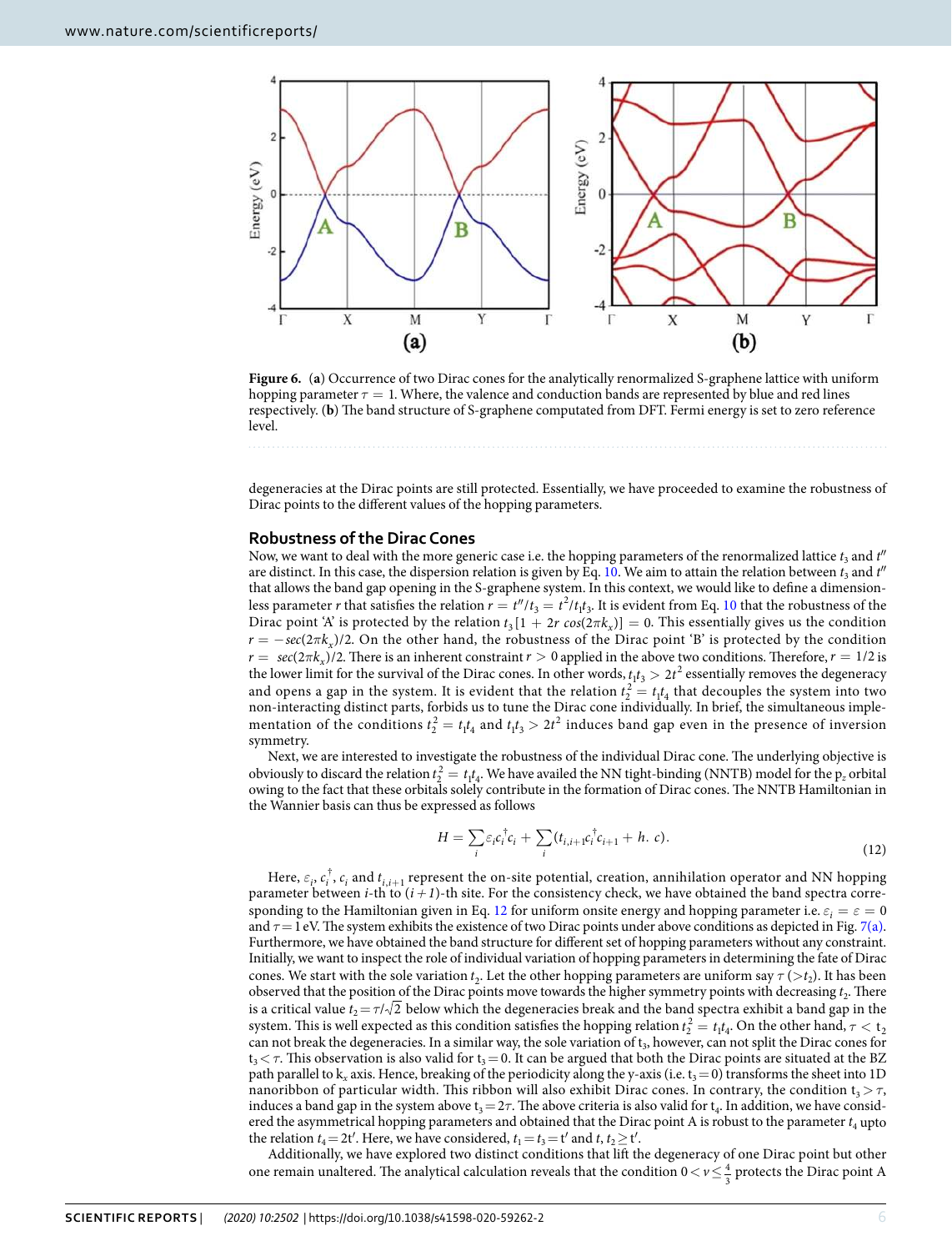

<span id="page-6-0"></span>**Figure 7.** Band structure corresponding to the model NNTB Hamiltonian of SG sheet (**a**) exhibits two Dirac cones for uniform hopping and on-site potential. (**b**) Degeneracy of point A has been removed for  $t=t_1=3$ ,  $t_2=t_4=2$ ,  $t_3=8$ . (c) Degeneracy of point B has been lifted for  $t=t_1=t_2=t_3=2$ ,  $t_4=1$ . These set of hopping parameters satisfy the given criteria but values chosen here are not unique. (**d**) A band gap opening for the asymmetry in the on-site energy ( $\varepsilon = \pm 0.5 \text{ eV}$ ), all the other hopping parameters are uniform ( $=1 \text{ eV}$ ). The valence and conduction bands are represented by blue and red lines respectively and the  $\mathrm{E}_F$  is set to the zero reference level and shown by dashed lines.

<span id="page-6-1"></span>

| <b>Hopping relation</b>                        | Fate of 'A' | Fate of 'B' |
|------------------------------------------------|-------------|-------------|
| $t_2^2 = t_1 t_4$ and $t_1 t_3 > 2 t_2^2$      | present     | present     |
| $t_2^2 = t_1 t_4$ and $t_1 t_3 < 2t_2^2$       | absent      | absent      |
| $t_1 > t_2 (= t_4) \leq t$ and $t_3 \leq 2t^2$ | absent      | present     |
| $t_{4}$ < 2 $\tau$ /3                          | present     | absent      |

**Table 2.** Interplay of hopping parameters for robustness of Dirac cones.

and  $\frac{4}{3} \le v < 0$  protects the Dirac point B. Here, v is the ratio between the non-zero vertical renormalized hopping parameter (between 'a' and 'd' site of Fig. [4](#page-3-1)) and the rest of the uniform hopping parameter. In particular, t<sub>4</sub> < 2*τ*/3 is a special criterion that splits the Dirac cone B but not A. Whereas, another relation,  $t_1 > t_2$  (= $t_4$ ) $\leq$ t and  $t_3$  $\leq$ 2t<sup>2</sup> removes the degeneracy of A but not B. These results are listed in Table [2](#page-6-1) and depicted in Fig. [7\(b,c\)](#page-6-0) for better understanding. It is to note that, the tuning of the Dirac cones alters the slope of the bands near  $E_F$  giving rise to the significant change in their carrier mobility. In order to realize the feasibility of such hopping relations in band gap tuning we have applied stress in the system along x-axis using DFT. We have observed (not shown here) that 1% strain can split the Dirac cones. The result is consistent as the hopping parameter strongly depends on the separation between the neighbouring atoms.

Subsequently, the on-site symmetry within the unit cell has been broken, while the hopping parameters remain uniform. Therefore, the atom with on-site energy +*ε* is connected with the three neighbouring atoms with on-site potential −*ε* and vice versa. We have observed that even a small anisotropy in the on-site potential can induce band opening in the system as depicted in Fig.  $7(d)$ . This result is highly expected as in the renormalized lattice this offset in the on-site energy will break the inversion symmetry of the system although, the time-reversal symmetry is present in the system. It is worth mentioning that the simultaneous presence of these two symmetry breaking terms will provide us the rich physics associated with its topological phase.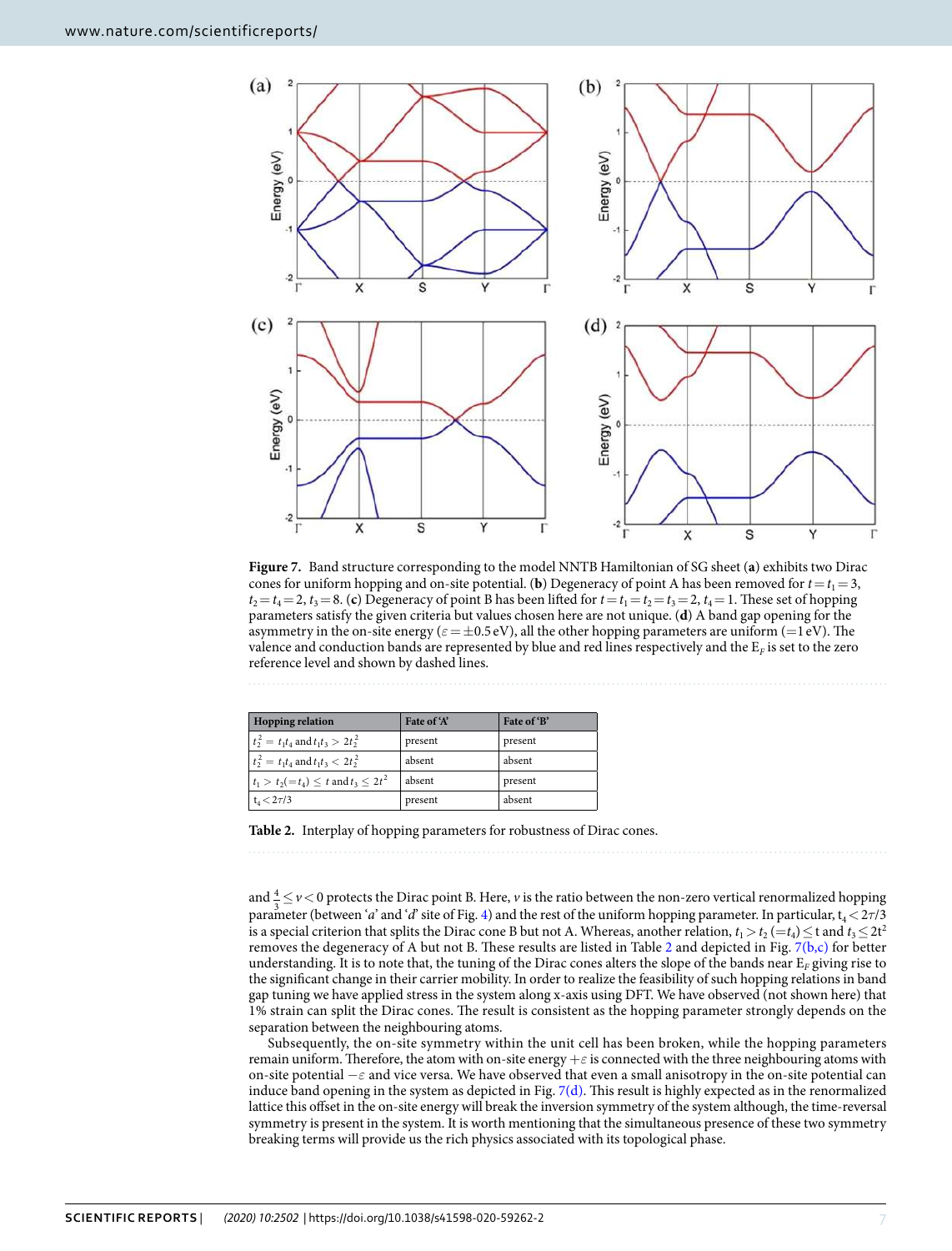

<span id="page-7-0"></span>**Figure 8.** (**a**) The Haldane lattice where the sublattice and local time-reversal symmetry has been broken simultaneously. The possible choice for staggered local magnetic flux ( $\Phi(\phi)$ ) has been explained for a plaquette of the hexagonal lattice with NN vectors  $\vec{a}_1$ ,  $\vec{a}_2$  &  $\vec{a}_3$  and NNN vectors  $\vec{b}_1$ ,  $\vec{b}_2$  &  $\vec{b}_3$ . Complex second NN hopping has also been shown. Besides, two distinct sublattices are marked with red and blue colours. (**b**) The BZ hopping has also been shown. Besides, two distinct subadilities are marked with red and bite colours. (b) The BZ for hexagonal lattice with reciprocal lattice vectors  $\overrightarrow{d_1}$  and  $\overrightarrow{d_2}$ . Here, K and K' are two ineq (**c**) Chern phase diagram for the Haldane model of the hexagonal system, plotted as a function of the ratio of the on-site energy M also known as the sublattice symmetry breaking Semenoff mass term to the NNN hopping term against the time-reversal symmetry breaking staggered flux *φ*. The background white region is topologically trivial phase with Chern number *ν* = 0 and the coloured region is topologically nontrivial Chern phase with Chern number  $\nu = \pm 1$ .

# **The Topological Phase Diagram**

The hexagonal system is a non-Bravais lattice. It comprises two distinct sublattices A and B per unit cell as shown in Fig. [8\(a\)](#page-7-0). If we consider single tight binding orbital at each lattice site and allow the NN hopping  $(t_1)$  only, then the system exhibits semimetallic band structure and the particle-hole symmetry is restored. This unreal particle-hole symmetry can be destroyed in presence of next nearest neighbour (NNN) hopping  $(t_2 = t_1/3)$  but the valence and conduction bands still touch each other at two inequivalent symmetry points  $K$  and  $K'$ , depicted in Fig. [8\(b\)](#page-7-0). Moreover, the degeneracy can be lifted on breaking the inversion and time-reversal symmetry of the system. In the Haldane model<sup>[21](#page-9-19)</sup>, the spatial inversion symmetry has been broken by considering two different Semenoff mass terms M and −M for the two sublattices. On the other hand, the local time-reversal symmetry has been broken by means of staggered magnetic flux (Φ( $\phi$ )). It is to note that the global time reversal symmetry must be conserved in this model. Therefore, the staggered magnetic flux must be so chosen that the total magnetic flux through each hexagonal plaquette remains zero as depicted in Fig. [8\(a\).](#page-7-0) As a consequence the NN hopping parameters are real while the NNN hopping parameters are complex. Thus, the appropriate two-level Hamiltonian of the Haldane model can be written as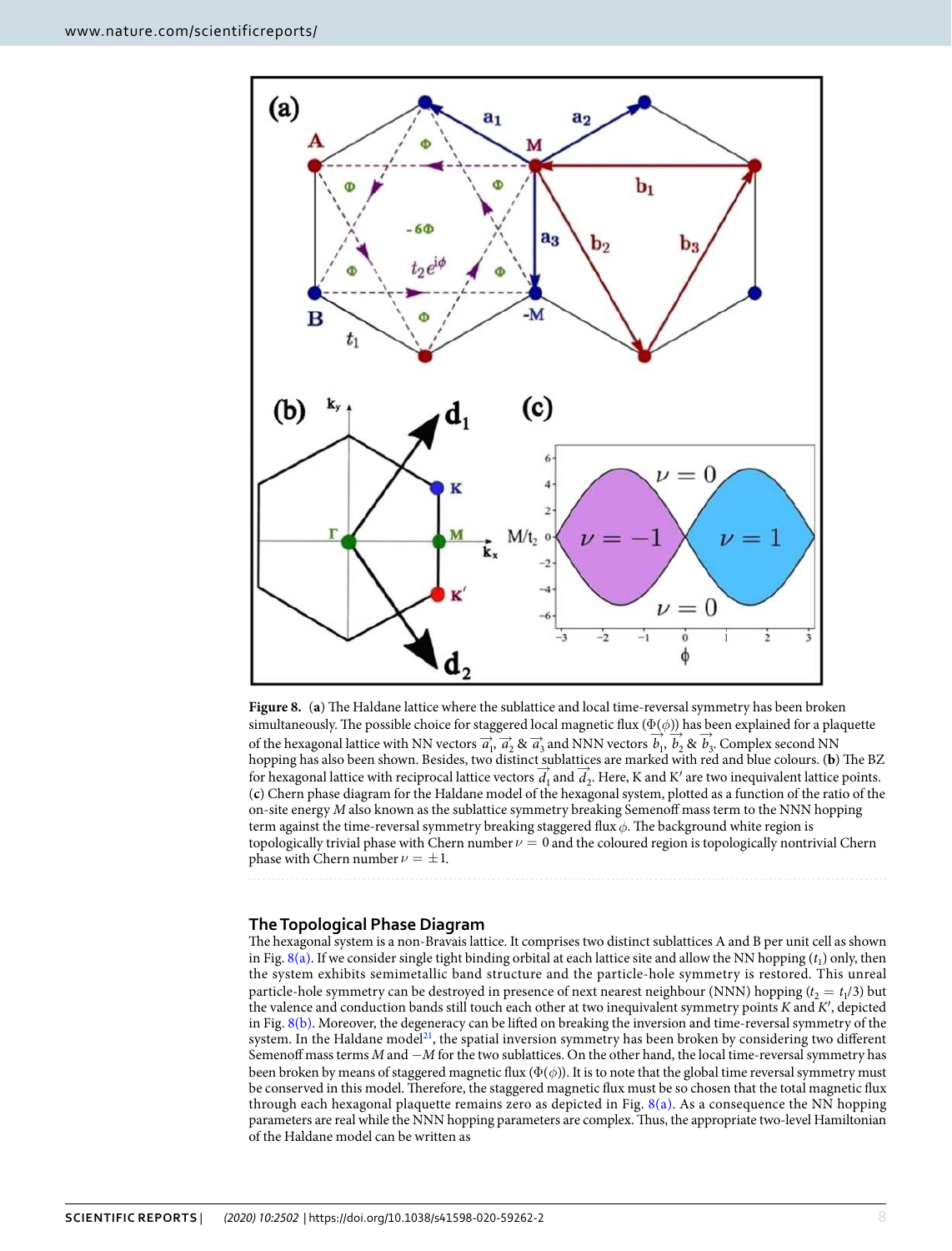

<span id="page-8-0"></span>**Figure 9.** (**a**) Haldane lattice constructed from the end product of the second RSRG step on the S-graphene. The black spheres are given to guide the eye but these sites do not exist in the real system. These sites with zero wavefunction helps to attain the hexagonal plaquette of the Haldane lattice. The sublattice and local timereversal symmetry has been broken with the help of Semenoff mass M and staggered flux *φ*. It is to note that all the hopping parameters described by red, green and black lines of the renormalized lattice are the uniform real NN hopping parameters. On the othe hand, the purple dashed lines are the complex NNN hopping parameters of the system. (**b**) Haldane phase diagram of the tetragonal lattice SG. The big light regions are the phase of graphene while the small dark regions are the Chern insulating phase of SG ( $\nu = \pm 1$ ) of graphene while the blue and red lines are that for SG.

$$
H = \sum_{\langle\langle i,j\rangle\rangle} t_2 e^{i\phi_{ij}} (c_{iA}^\dagger c_{jA} + c_{iB}^\dagger c_{jB} + h.c) + t_1 \sum_{\langle i,j\rangle} (c_{iA}^\dagger c_{jB} + h.c) + M \left| \sum_{i\in A} c_i^\dagger c_i - \sum_{j\in B} c_j^\dagger c_j \right|.
$$
 (13)

<span id="page-8-1"></span>where,  $c_i^{\dagger}$  and  $c_i$  are the spinless Fermionic creation and annihilation operators. In presence of both non-zero M and  $\phi$  the system is an insulator unless  $|M| = 3\sqrt{3}t_2 \sin(\phi)$ . In the region enclosed by the boundary  $M = \pm 3\sqrt{3} t_2 \sin(\phi)$  is characterized by the non-zero Chern number  $\nu = \pm 1^{21,33}$  $\nu = \pm 1^{21,33}$  $\nu = \pm 1^{21,33}$  $\nu = \pm 1^{21,33}$ . Under such condition the charge conducting edge modes occur for any finite sized system. The Chern phase diagram of the hexagonal lat-tice has been described in Fig. [8\(c\).](#page-7-0) Henceforth, we have proposed an elegant method to reveal the Chern phase diagram of the non-hexagonal system considered in this work. Therefore, we start with the completely renormalized two-level system with uniform lattice parameters. To achieve the Haldane lattice we have introduced some imaginary sites with zero probability amplitude of the tight binding orbital. The sites are marked black in the Fig. [9\(a\)](#page-8-0). In particular, the hopping to and from these imaginary sites are restricted. Such consideration provides the hexagonal plaquette to break the time reversal symmetry locally as depicted in Fig. [9\(a\).](#page-8-0) As a consequence, the NN hopping remain unperturbed while, the NNN hoping parameter gains an additional Aharonov-Bohm (AB)  $phase<sup>21</sup>$  $phase<sup>21</sup>$  $phase<sup>21</sup>$ . Besides, we have considered two distinct onsite potential of the sites in the unit cell to break the sublattice symmetry of the system. These conditions invariably satisfy all the basic requirements of Haldane model. It is evident that the Haldane lattice is also a two-level system. Therefore, we have calculated the Haldane Hamiltonian using Eq. [13](#page-8-1) for S-graphene system. Furthermore, the  $2 \times 2$  matrix has been expanded in terms of Pauli matrices as described in Eq. [6](#page-3-3). It is to note that near both the Dirac points the relation  $\sqrt{h_x^2 + h_y^2} = 0$  holds good. However, unlike the previous case  $h_z$  has a non zero value. As a result, the non-zero energy gaps near Dirac points are given as below

$$
\delta_A = \varepsilon_+(\overrightarrow{k_A}) - \varepsilon_-(\overrightarrow{k_A}) = 2\sqrt{h_z(A)} = 2\sqrt{M + \sqrt{3}t_2\sin(\phi)},
$$
  
\n
$$
\delta_B = \varepsilon_+(\overrightarrow{k_B}) - \varepsilon_-(\overrightarrow{k_B}) = 2\sqrt{h_z(B)} = 2\sqrt{M - \sqrt{3}t_2\sin(\phi)}.
$$
\n(14)

It is well known that the closure of either one gap indicates the topological phase transition. Therefore, the relation

$$
|M \pm \sqrt{3} t_2 \sin(\phi)| = 0 \tag{15}
$$

defines the boundary between normal topological insulation phase. The Chern number (*ν*) has the following form

$$
\nu = \frac{1}{2} \left[ sgn \left( \frac{M}{t_2} + \sqrt{3} \sin(\phi) \right) - sgn \left( \frac{M}{t_2} - \sqrt{3} \sin(\phi) \right) \right].
$$
 (16)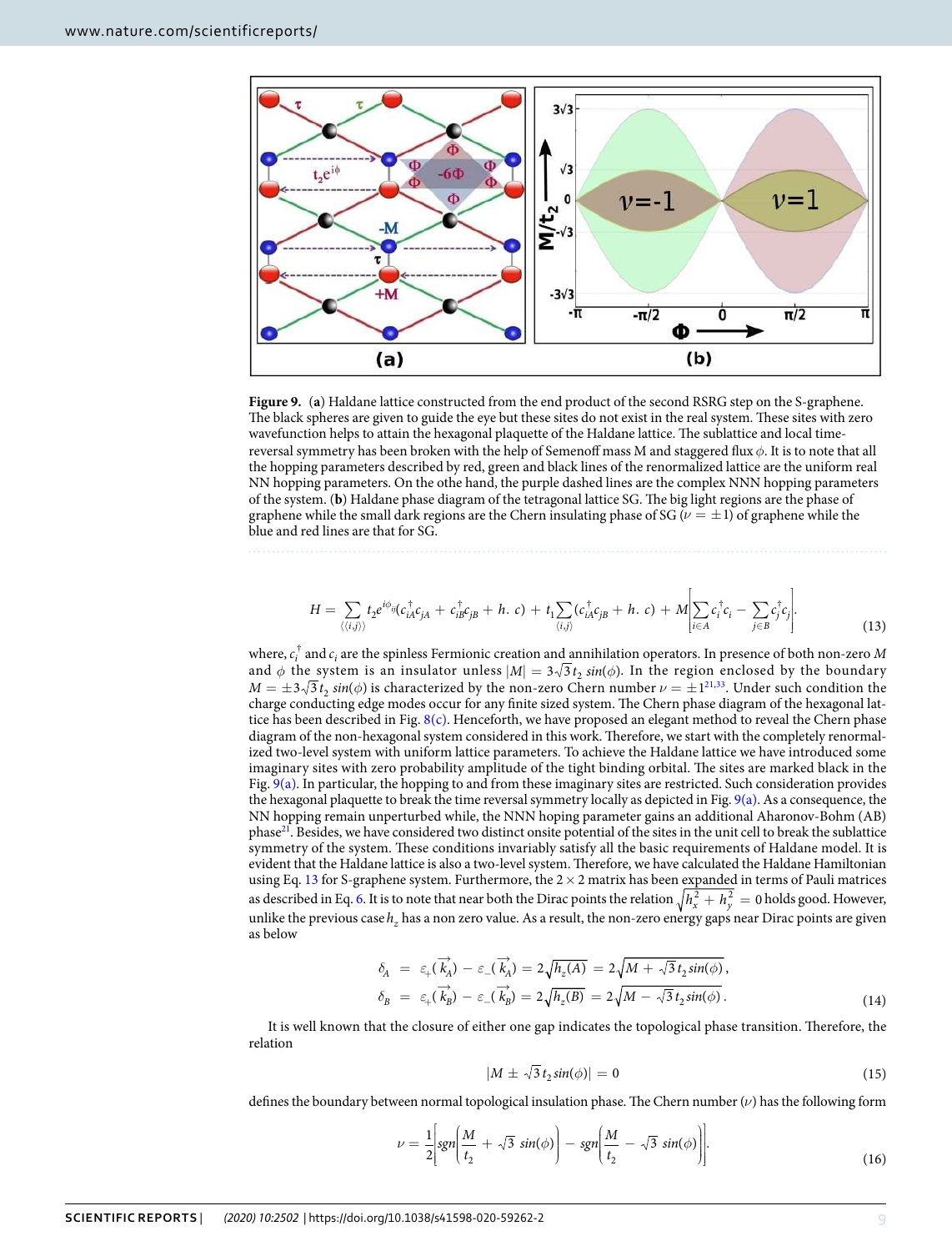The region of the topological phase  $(\nu = \pm 1)$  in the phase diagram of the Haldane model has been compared between the tetragonal and hexagonal lattice as depicted in Fig. [9\(b\)](#page-8-0).

#### **Conclusion**

In summary, we have introduced an elegant analytical description to address the surprising emergence of two Dirac cones in the irreducible BZ (IBZ) of the tetragonal lattice identical to S-graphene. The exact RSRG scheme efficiently reduces the degree of difficulty of the model from eight atoms per unit cell to the two atoms per unit cell. Moreover, the NNTB Hamiltonian of such two-level tetragonal system essentially exhibits two distinct Dirac points in the (IBZ). As an important note, the Fermi velocity of the SG system ( $v_F \simeq c/80$ ) is remarkably larger (3.75 times) than that of graphene. Besides, we have attained a particular relation between the hopping parameters that decouples the system into two identical interpenetrating hexagonal parts. The above condition also restrict us to tune the individual Dirac cones. The position of the Dirac cones can be shifted along the momentum axis for different set of hopping parameters. Besides, the relation between the momentum and hopping parameter that protects the degeneracies has also been explored. Furthermore, we have obtained the conditions for tuning the individual Dirac cones. The non-uniform hopping parameters essentially breaks the symmetry of slope of the linear bands near Dirac points A and B. Therefore, we can control the Fermi velocity by tuning the individual Dirac cones. In addition, we have proposed a scheme to obtain the topological Haldane lattice of non-hexagonal lattice S-graphene. Moreover, the Chern number has also been evaluated in the topologically trivial and non-trivial states to achieve the complete description of topological phase transitions in S-graphene.

Received: 11 November 2019; Accepted: 27 January 2020; Published online: 12 February 2020

#### **References**

- <span id="page-9-0"></span>1. Novoselov, K. S. et al. Electric Field Effect in Atomically Thin Carbon Films. Science **306**, 666–669 (2004).
- <span id="page-9-1"></span>2. Castro Neto, A. H., Guinea, F., Peres, N. M. R., Novoselov, K. S. & Geim, A. K. The electronic properties of graphene. Rev. Mod. Phys. **81**, 109–162 (2009).
- <span id="page-9-2"></span>3. Novoselov, K. S. et al. Two-dimensional gas of massless Dirac fermions in graphene. Nature **438**, 197–200 (2005).
- <span id="page-9-3"></span> 4. Malko, D., Neiss, C., Vinẽs, F. & Görling, A. Competition for Graphene: Graphynes with Direction-Dependent Dirac Cones. Phys. Rev. Lett. **108**, 086804 (2012).
- <span id="page-9-4"></span>5. Choi, S. M., Jhi, S. H. & Son, Y. W. Effects of strain on electronic properties of graphene. Phys. Rev. B. **81**, 081407 (2010).
- <span id="page-9-5"></span> 6. Chowdhury, S. & Jana, D. A theoretical review on electronic, magnetic and optical properties of silicene. Rep. Prog. Phys. **79**, 126501 (2016).
- <span id="page-9-6"></span> 7. Bandyopadhyay, A. & Jana, D. A review on role of tetra-rings in the graphene systems and their possible applications. Rep. Prog. Phys. (submitted, 2019).
- <span id="page-9-7"></span> 8. Shinde, P. P. & Kumar, V. Direct band gap opening in graphene by BN doping: Ab initio calculations. Phys. Rev. B. **84**, 125401 (2011). 9. Nath, P., Chowdhury, S., Sanyal, D. & Jana, D. Ab-initio calculation of electronic and optical properties of nitrogen and boron doped
- graphene nanosheet. Carbon **73**, 275–282 (2014).
- <span id="page-9-8"></span>10. Kuila, T. et al. Chemical functionalization of graphene and its applications. Prog. Mater. Sci. **57**, 1061–1105 (2012).
- <span id="page-9-9"></span> 11. Cahangirov, S., Topsakal, M., Akturk, E., Sahin, H. & Ciraci, S. Two- and One-Dimensional Honeycomb Structures of Silicon and Germanium. Phys. Rev. Lett. **102**, 236804 (2009).
- <span id="page-9-10"></span>12. Enyashin, A. N. & Ivanovskii, A. L. Graphene allotropes. Phys. Status Solidi B. **248**, 1879–1883 (2011).
- <span id="page-9-11"></span> 13. Liu, Y., Wang, G., Huang, Q., Guo, L. & Chen, X. Structural and Electronic Properties of T Graphene: A Two-Dimensional Carbon Allotrope with Tetrarings. Phys. Rev. Lett. **108**, 225505 (2012).
- <span id="page-9-12"></span>14. Wang, J., Deng, S., Liu, Z. & Zhirong, L. The rare two-dimensional materials with Dirac cones. Natl. Sci. Rev. **2**, 22–39 (2015).
- <span id="page-9-13"></span>15. Huang, H., Duan, W. & Liu, Z. The existence/absence of Dirac cones in graphynes. New J. Phys. **15**, 023004 (2013).
- <span id="page-9-14"></span>16. Xu, L. C. et al. Two dimensional Dirac carbon allotropes from graphene. Nanoscale **6**, 1113–1118 (2014).
- <span id="page-9-15"></span>17. Bernevig, B. A. & Hughes, T. L. Topological insulators and topological superconductors (Princeton University Press, 2013).
- <span id="page-9-16"></span> 18. von Klitzing, K., Dorda, G. & Pepper, M. New Method for High-Accuracy Determination of the Fine-Structure Constant Based on Quantized Hall Resistance. Phys. Rev. Lett. **45**, 494 (1980).
- <span id="page-9-17"></span> 19. Thouless, D. J., Kohmoto, M., Nightingale, M. P. & den Nijs, M. Quantized Hall Conductance in a Two-Dimensional Periodic Potential. Phys. Rev. Lett. **49**, 405 (1982).
- <span id="page-9-18"></span>20. Chaikin P. M. & Lubensky T. C. Principles of Condensed Matter Physics (Cambridge University Press, 1995).
- <span id="page-9-19"></span> 21. Haldane, F. D. M. Model for a Quantum Hall Effect without Landau Levels: Condensed-Matter Realization of the "Parity Anomaly". Phys. Rev. Lett. **61**, 2015 (1988).
- <span id="page-9-20"></span>22. Chang, C. Z. et al. Experimental Observation of the Quantum Anomalous Hall Effect in a Magnetic Topological Insulator. Science **340**, 167–170 (2013).
- <span id="page-9-21"></span>23. Atala, M. et al. Direct measurement of the Zak phase in topological Bloch bands. Nat. Phys. **9**, 795–800 (2013).
- 24. Aidelsburger, M. et al. Realization of the Hofstadter Hamiltonian with Ultracold Atoms in Optical Lattices. Phys. Rev. Lett. **111**, 185301 (2013).
- <span id="page-9-25"></span><span id="page-9-22"></span>25. Jotzu, G. et al. Experimental realization of the topological Haldane model with ultracold fermions. Nature **515**, 237–240 (2014).
- <span id="page-9-23"></span> 26. Mancini, M. et al. Observation of chiral edge states with neutral fermions in synthetic Hall ribbons. Science **349**, 1510–1513 (2015). 27. Wang, Z., Chong, Y., Joannopoulos, J. D. & Soljacic, M. Observation of unidirectional backscattering-immune topological electromagnetic states. Nature **461**, 772–775 (2009).
- 28. Rechtsman, M. C. et al. Photonic Floquet topological insulators. Nature **496**, 196–200 (2013).
- <span id="page-9-24"></span> 29. Wang, P., Lu, L. & Bertoldi, K. Topological Phononic Crystals with One-Way Elastic Edge Waves. Phys. Rev. Lett. **115**, 104302 (2015). 30. He, C. et al. Acoustic topological insulator and robust one-way sound transport. Nat. Phys. **12**, 1124–1129 (2016).
- <span id="page-9-26"></span>31. Tai, M. E. et al. Microscopy of the interacting Harper-Hofstadter model in the two-body limit. Nature **546**, 519–523 (2017).
- <span id="page-9-27"></span> 32. Bhattacharya, U., Hutchinson, J. & Dutta, A. Quenching in Chern insulators with satellite Dirac points: The fate of edge states. Phys. Rev. B. **95**, 144304 (2017).
- <span id="page-9-28"></span> 33. Mardanya, S., Bhattacharya, U., Agarwal, A. & Dutta, A. Dynamics of edge currents in a linearly quenched Haldane model. Phys. Rev. B. **97**, 115443 (2018).
- <span id="page-9-29"></span>34. Fu, L. & Kane, C. L. Superconducting Proximity Effect and Majorana Fermions at the Surface of a Topological Insulator. Phys. Rev. Lett. **100**, 096407 (2008).
- <span id="page-9-30"></span>35. Kane, C. L. & Mele, E. J. Quantum Spin Hall Effect in Graphene. Phys. Rev. Lett. **95**, 226801 (2005).